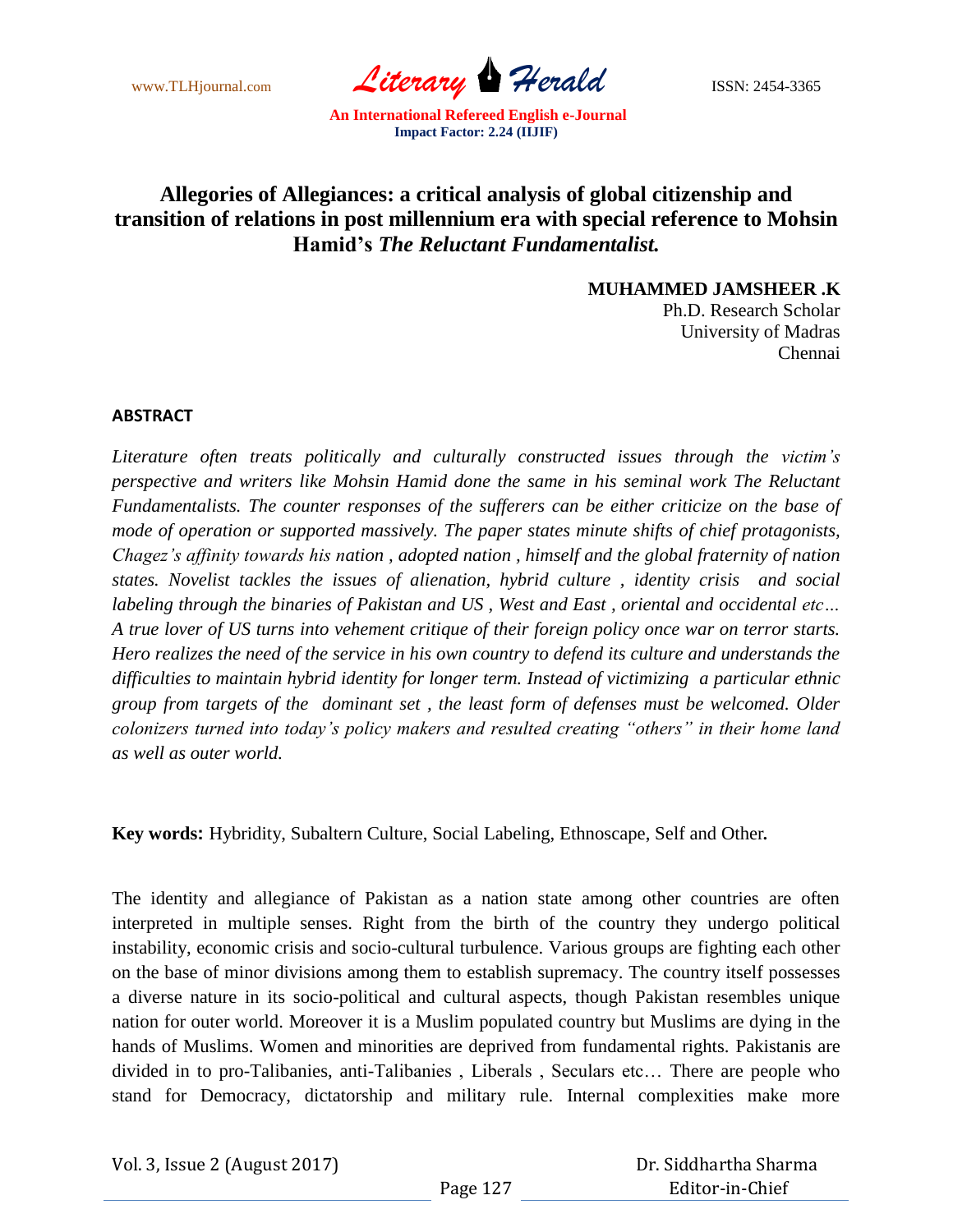www.TLHjournal.com *Literary Herald* ISSN: 2454-3365

disturbances in all spheres of the country. Feudal lords and mafias are controlling the key posts of the government, it results keeping common men far away from power politics. A few aristocratic families are enjoying the power as their family affairs. Biased western world concludes that Pakistan's true allegiances are towards terror, offers shelters to notorious terrorist groups and works as south Asian head quarter of extremism. In this complex civic life of Pakistan, it is important to analyze the allegiance of Pakistan towards structure of governance, kind of foreign policy and economic policy.

Pakistani English literature shines in post millennium era by acknowledging cultural complexities of the country with broader perspective. Writers from Bapsi Sidhwa, Kamila Shamzie , Mohammad Hanif, Hanif Kuraisi and Mohsin Hamid discuss the crisis faced by Pakistani diaspora and international issues. English has become the official language and it occupy a major role in modern Pakistani literature, in another sense English replaced Urudu. Distinct style of Pakistani English writings reflects the cultural specifications, traditions, regional idiomatic usage. Hence the celebrated writers of this period are living away from their motherland , so the complex issues of identity are often dominated in their writings. Writers like Mohsin Hamid present the theme in a pro - Pakistan context.

Mohsin Hmid, born in Pakistan and grew up in city of Lahore, one of the oldest historical city in pre independent Indian peninsula. He received education from Princeton University and Hardvard Law School in United States. He starts working in New York and later returned to Lahore. The reluctant Fundamentalist (2007), one of the seminal works of Mohsin Hamid , shortlisted for Man Booker Prize , Hamid narrates these personal experience and memories to create his main character Changez. He adorns the protagonist with different internal contradictions which is an average Pakistani experience in outside country. Changez reflects the transnational convolutions, identity crisis, ethnic discrimination, question of East West supremacy and social labeling. Novel starts with a unilateral conversation between young beard Pakistani, changez to an unknown American tourist. While sharing tea the young man shared his love towards America and his education from the prestigious Princeton University. His autobiographical monologue reveals the successful days in America as a scholarship student in Princeton, an employ of a valuation firm and his unsuccessful love with Erica. When their talk develops changez shifts into some flash back elements but the identity of strange American remains unknown. Readers can guess him as a tourist or a CIA agent but novel ends in an open ended way. The protagonist has love and care towards America since the country provides best Education and good employment opportunities. He shed sympathy when twin tower attack occurs. Later his adopted country's prejudiced approach towards his ethnic group , his own mother land and neighboring countries , create alienation and a feeling of 'other' among his fellow friends. All these constitute changez to quit America and returned to Pakistan, then started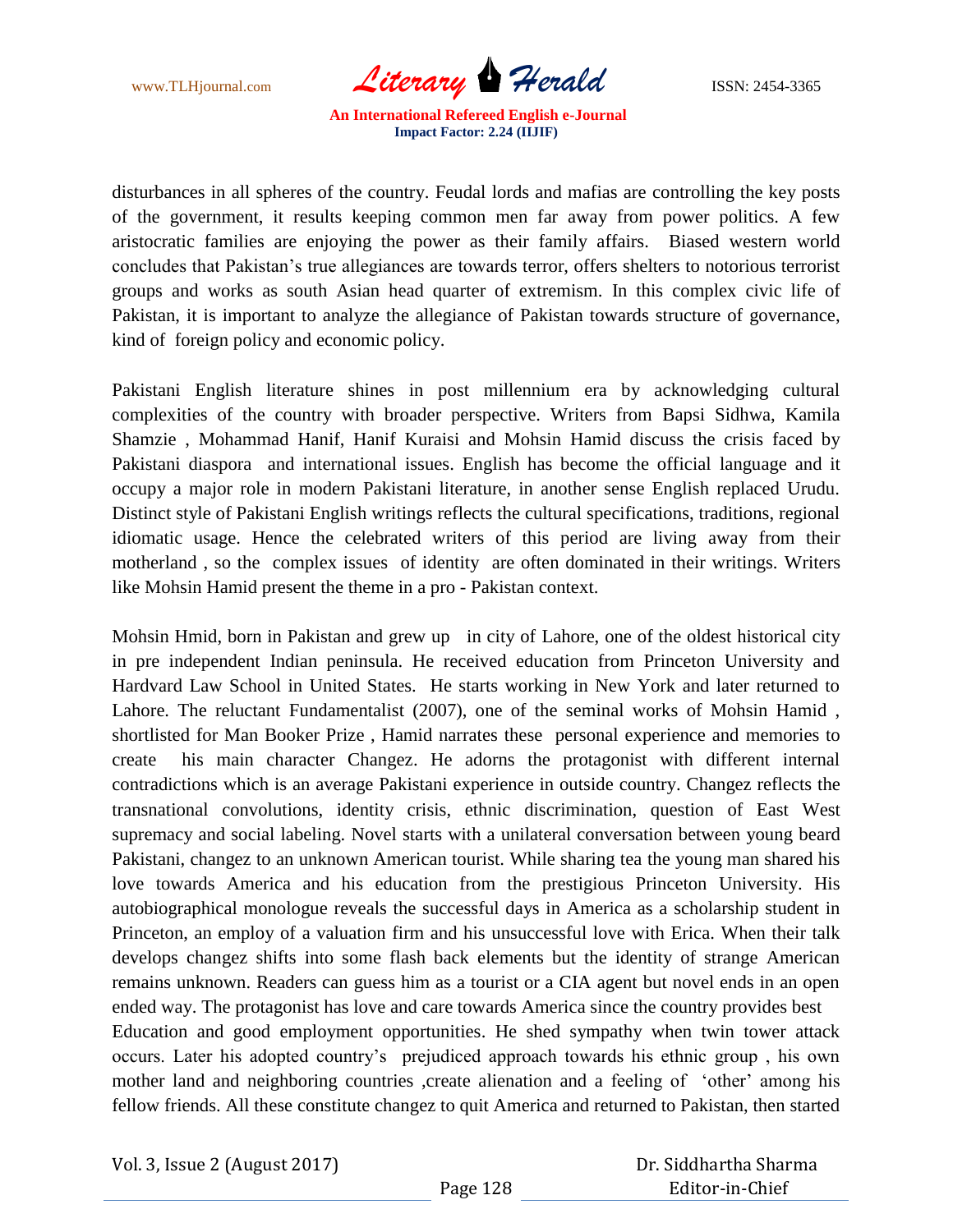

working as lecture in a state university. He becomes an ardent critique of US foreign policy out of this experience.

Mohsin Hamid starts the novel with an open declaration of changez fondness towards America when the stranger alarmed by seeing bead narrator. He observes it is a country where he receives plenty of opportunities to find his fortune.

> "Excuse me, sir, but may I be of assistance? Ah, I see I have alarmed you? Do not be frightened by my beard: I am a lover of America…. Come; tell me, what were you looking for? Surely, at this time of day, only one thing could have brought you to the district of Old Anarkali —named, as you may be aware, after a courtesan immured for loving a prince—and that is the quest for the perfect cup of tea. Have I guessed correctly? Then allow me, sir, to suggest my favorite among these many establishments.[ P 1)

Though he belongs to an old influential family from Lahore, the current financial position is not able to support his education in US. Even though he explores the metropolitan cities of America the nostalgic good old days of Lahore often flash in his mind.

Nothing prepared me for the Drama, the power of their view from the lobby.

 This , I was realized , another world from Pakistan : supporting my feet where the achievements of the most technologically advanced civilization our species had ever known (P 38)

The prestigious Princeton University shapes changez into highly successful employ in a leading valuation firm, underwood Samson. Underwood Samson has the potential to transform my life as surely as it had transformed his, making my concern about money status thing of distant past (P.16))

Once the September 11 attack occurs on twin towers of America the smooth flow of the changez life becomes under threat. People start observing as if he involve in terrorist attack. United States of America responds to it as war on terror and starts invading Afghanistan (Which boarders of Pakistan) to catch Taliban terrorists. Anyhow US received support of the world including India and Pakistan. During that time India accuses Pakistan for Indian parliament attack in 2001 and it aggravates the tension in this region. US supported India for finding and exchanging the culprits of parliament attack from Pakistan. So America's allegiance towards Pakistan turns into a new dimension. After 9/11 attack changez starts facing disillusionment from his firm and friendship circle like any other Ethnic minority faces in such contexts. Slowly changez' allegiance towards his adopted country turns into a hostile nature. The mutual suspicion between narrator and the American stranger lasts till the end of the novel, Mohsin Hamid brilliantly portrays distrust between western world and his own ethnic community. After returning from Manila to America changez visits his home land Pakistan and joins the family. There he realizes the terror of US war

Vol. 3, Issue 2 (August 2017)

 Dr. Siddhartha Sharma Editor-in-Chief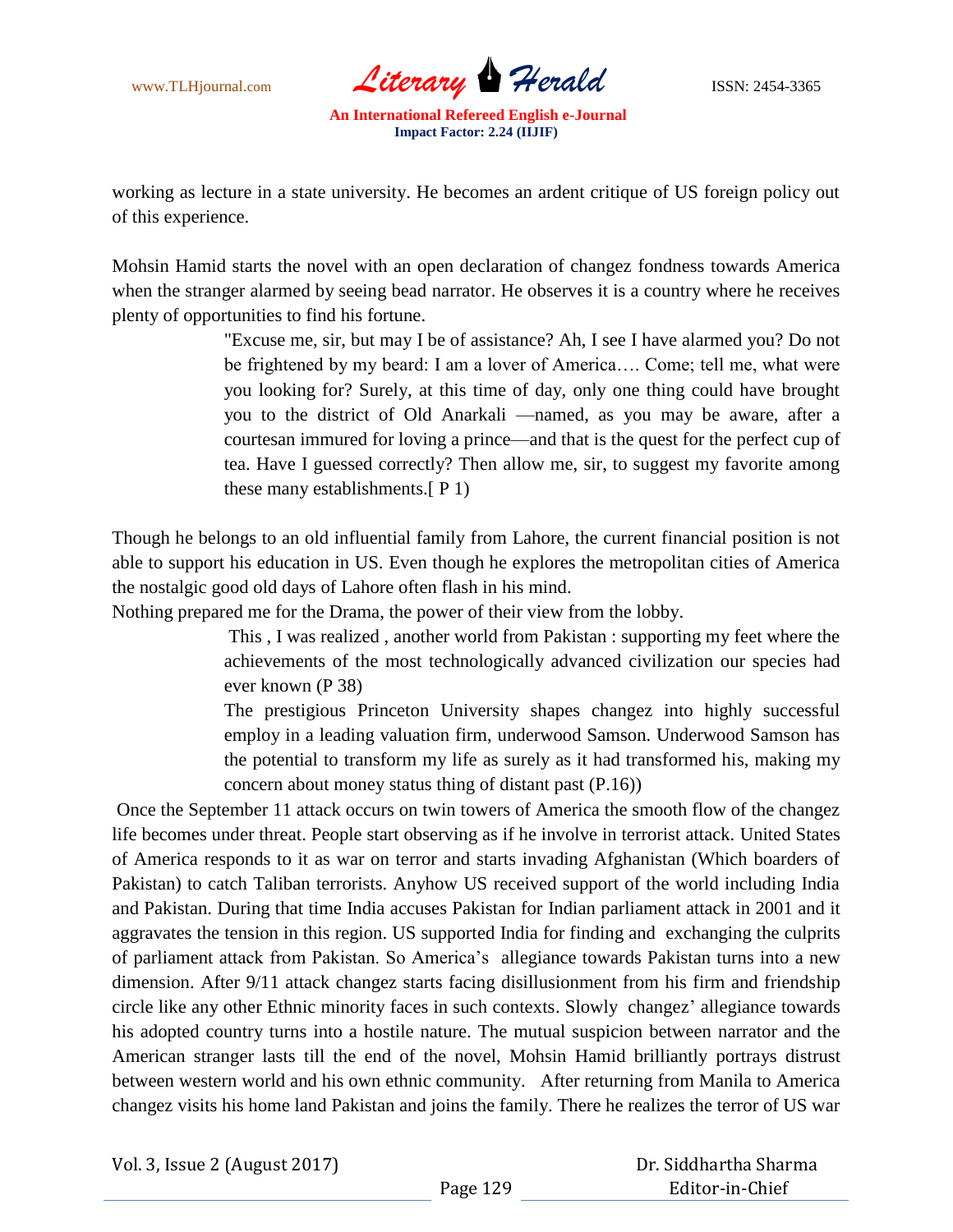www.TLHjournal.com *Literary* **Herald ISSN:** 2454-3365

on Afghanistan, since Pakistan and Afghan shares borders, war can feel with its vigor and vitality from his home. He feels a sense love on his neighboring country, above all he can listen groaning sounds of thousands of innocent people. He moves to America after the vacation with an unshaven face. Once he reaches there he faces alienations and discriminations by the expense his beard right from the airport itself. The same continues in work place and street also. He refuses to shave beard since it projects the identity and individuality of changez as a Pakistani. He returns back to his home land then joined in state university as a lecture. All these made him to an ardent critic of American foreign policy then starts campaign against the country where he visualize all his dream will come true. A paradigm shift of the allegiance of Mohsin Hamid's protagonist towards America can be seen once the novel ends.

However, the sense of hostility towards Muslims by west starts from years before 9/11 attack. The idea of Islam as hostile, inferior and strange culture deep routed in the minds of the west. Edward Said argues in his book *Orientalism* ,that Europe deliberately operates the ethnic cleansing right from the period of crusade. From cursed to present war on terror there are changes can be seen in the mode of operation, earlier they focus on theological counter attacks in order to maintain the supremacy of church. But later it develops into mere extinguishing the ethnic community irrespective of their obligation towards Islam or Muslim.

> According to Edward Said the principal dogmas of Orientalism exist in their purest form today in studies of Arabs and Islam...one is the absolute and systematic difference between the West, which is rational, developed, humane, superior, and the Orient, which is aberrant, undeveloped, inferior. Another dogma is that abstractions about the Orient particularly this based on texts representing a ―classical‖ Oriental civilization are always preferable to direct evidence drawn from modern Oriental realities. A third Dogma is the Oriental is eternal, uniform, and incapable of defining itself: therefore it is assumed that a highly generalized and systematic vocabulary for describing the Orient from a Western standpoint is inevitable and even scientifically "objective." A fourth dogma is that the Orient is at bottom something either to be feared or to be controlled. (Said, 300-301).

A group western intellectuals conceptualize age old cultural clash between dominant cultural groups in order to maintain the hegemony as " Clash Culture ". Samual Huntinton, the propounder of theory of Clash Culture observed that the persistent clatter between leading cultural group results unrest in global scenario in pre and post 9/11 attacks. . While Huntington's Clash Theory may provide some explanation for the ongoing conflict, his account is however biased to a certain extent. He opines that –

> Muslims fear and resent Western power and the threat which this poses to their society and beliefs. They see Western culture as materialistic, corrupt, decadent

| Vol. 3, Issue 2 (August 2017) |          | Dr. Siddhartha Sharma |
|-------------------------------|----------|-----------------------|
|                               | Page 130 | Editor-in-Chief       |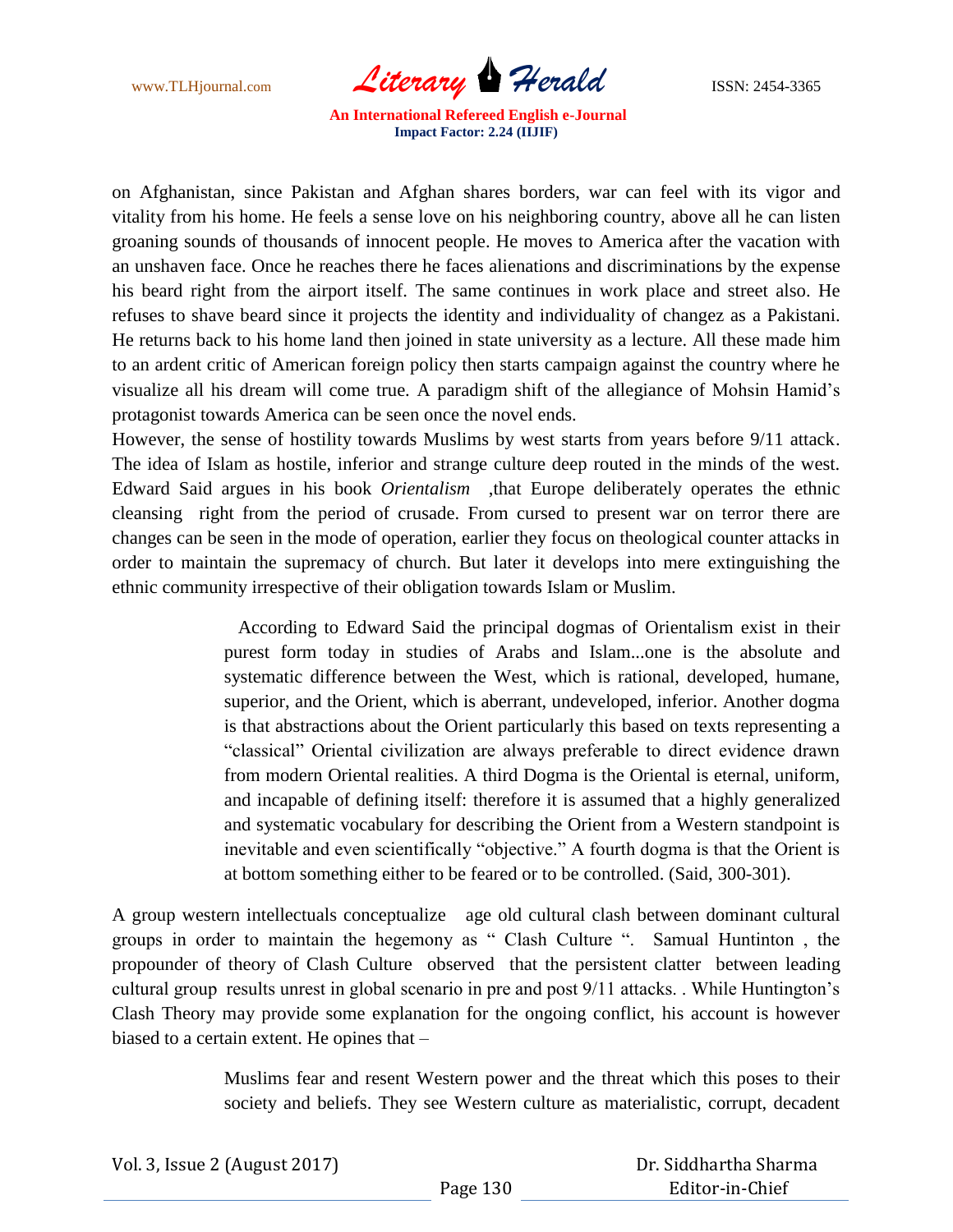www.TLHjournal.com *Literary Herald* ISSN: 2454-3365

and immoral. They also see it as seductive, and hence stress all the more the need to resist its impact on their way of life. Increasingly, Muslims attack the West for not adhering to an imperfect, erroneous religion, which is nonetheless a "religion of the book‖, but not for adhering to any religion at all. (Huntington, 213)

Changez maintains romantic relation with a fellow Princeton friend Erica and they both enjoy the relation as well. Erica is a beautiful young girl of rich parents of New York, above all she is an aspiring writer. Her family feels consolation in this new affair since Erica is obsessed with the sad demise of her child hood friend Chris. Changez presence alleviates the mental agony of Erica and he boosts her to finish her creative writing. Erica is also a true representation of America, how US change its attitude to rest especially certain ethnic groups who are under the shadow of terrorism , 9/11 attack changes her attitude towards Pakistan and changes also faces the alienation. The discriminatory attitude of Erica's father is also evident to the biased opinion of West towards East. He often reminds the political instability of Pakistan and criticizes changez. Erica's final journey is almost parallel to 9/11 attacks, she connect the black days of her life .that Chris' death, with twin tower attacks. She got admitted in lunatic asylum and later committed suicide. So the pentagon attack has become an instrumental for the breakup of Changez Erica relations.

Changez finds US as land of opportunity and blessings. This is a dream came true Princeton inspired in me the feeling that my life was a film in which I was the star and everything was possible(P3). He perplexes by seeing the tall buildings then he often compares all these things with his home land. At the same he keeps a special kind love towards mother land.

> Often, during my stay in your country, such comparison troubled me. In fact they did more than trouble in me: they made me resentful. Four thousand years ago, we, the people from Indus river basin…while the ancestors of those who would invade and colonize America were illiterate barbarians. Now our cities were largely unplanned …and America had universities with individual endowments greater than our national budget for education (P 38).

Changez's allegiance towards his adopted nation changes once America declares its war on terror up on his neighboring country Afghanistan. He experienced alienation and identity crisis in different contexts including airport, work space etc… later changez realizes the need of extending his open support to thousands innocents of his country as well as neighboring country. He left America and turned into an fervent critique of US foreign policy. Identity crisis, social labeling and question of justice transformed his allegiance towards Pakistan as well as America. It is very clear that the stand of changez is not mere an anti-American but pro – justice and human rights.